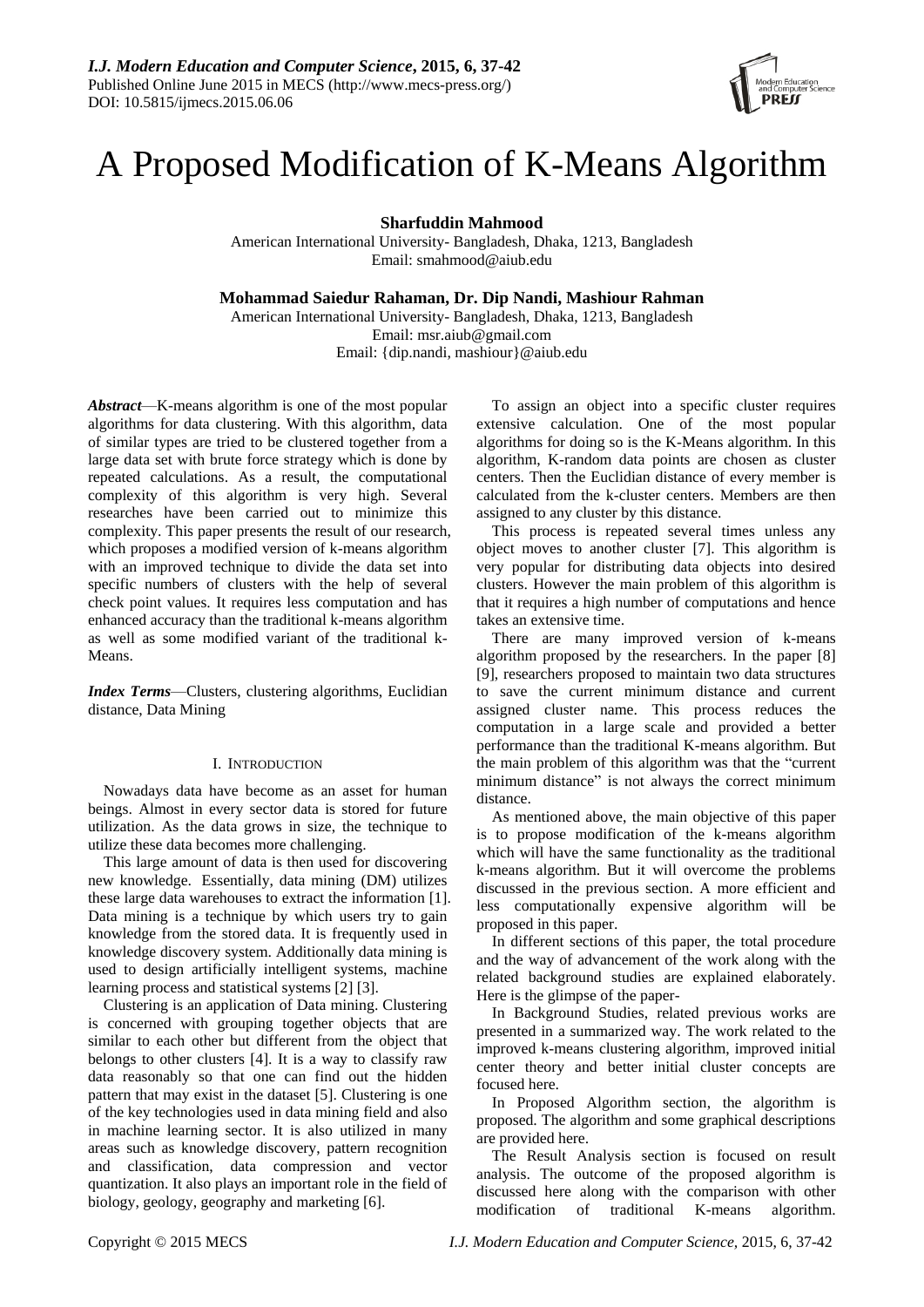And finally the draw backs and future work is described in the conclusion section.

## II. RELATED WORKS

Before starting the proposed algorithm, it is essential to discuss about the related background studies. In this section the related ideas and researches are discussed in brief. A lot of work has been done with the k-means algorithm. Here it will be discussed from the very beginning for a better understanding.

In modern world data is becoming more and more important day by day. Large organizations tend to keep their data safe and store them in such a way that it can be used in the future. As the volume of the data grows, the need to preserve it in a structured way is becomes challenging. In data mining technology, this challenge is handled in a structural way. In this technology data are mined in such a way that useful information can be obtained from this data if needed. In present world data is a continuous by product of every business that can be used for good.

Clustering is a process that organizes a set of objects into disjoint classes. These classes are referred as clusters [9]. It is a version of unsupervised classification and hence does not depend on predefined classes. It tries to partition a data set based on specific features so that within a cluster the objects are more similar than the object in different one [4] [10-11].

K-means algorithm is a partition-based clustering method [12-15].In the traditional k-means algorithm k random points are chosen from the whole dataset as the primary cluster center. Then the distance between each object and each cluster center is calculated. Finally each object is assigned to the nearest cluster. To find the distance Euclidian Formula is used.

So the whole algorithm can be described as below [16]: Input: N-objects and number of cluster K

Output: K- Custer each having  $0 < n < N$  data members.

Arbitrarily select k objects as initial luster centers.

Calculate distance between each object xi and each cluster center.

Assign each object to the nearest cluster. For calculating the distance Euclidian formula is used. The formula is:

$$
d(x_i, m_i) = \sqrt{\sum_{j=1}^{d} (x_i - m_i)^2}
$$

Where  $i=1$ ....... $N; j=1$ ......... $k;$ 

d(xi, mi) is the distance between data i and cluster j. Calculate the average of every object in each cluster as

new cluster center, using the following formula.

 $m_i = \frac{1}{N}$  $\frac{1}{N_i} \sum_{j=1}^{N_i} x_{ij}$  Where i=1,2.......k; Ni is the number of object in current cluster i.

Repeat until convergence criterion is met.

In traditional K-Means algorithm a lot of calculations are needed as this a brute force algorithm. As a result we have to compute the distance of each object from its cluster center whether or not it moves in or out from the cluster. Even for the closest object from one cluster center needs to be make sure that it is not close to any other cluster center. That results in a large number of calculations.

Reference [8] [9] shows that the researchers proposed an enhanced algorithm that have an improved initial center. Here they sorted the whole data set according to the distance calculated from the origin. Then the sorted dataset is divided into equal k-portions. This value of k depends on the dataset as well as the need of the users. After the center point of each dataset is taken as the initial cluster center, all other attribute distance is calculated with respect to these centers using Euclidian distance formula. After that the data points are assigned to the nearest cluster center also known as centroid. Two data structures are used in this method: One for storing the label of current cluster center and other for saving the distance from current cluster center. After the first iteration the cluster center is recalculated and the distance is measured again. If the distance is less than the distance calculated in the previous stage then the cluster center and the distance is updated otherwise the point remains in the same cluster. This process continues until convergence criterion is satisfied. These two data structures turn this modification into a better algorithm. As the performance raises and the algorithm provides a better accuracy than the traditional k-means algorithm. But the problem of this algorithm is that the current minimum distance of the previous iteration may not be the best minimum distance for next iteration. As every time the cluster centers are recalculated, the distance of every object changes. But using the minimum distance from the previous iteration may lead to some miscalculation.

Reference [17] shows that the researchers proposed an algorithm for finding a better initial center as well as the number of initial center that is the value of K. Here the algorithm is based on k-means with the ability to avoid the alternative randomness. With the help of sub merger strategy the categories are combined and resultant algorithm gave a better performance than the traditional k-means algorithm.

### III. PROPOSED ALGORITHM

In the previous section it was mentioned that a new and better variant of K-Means algorithm will be proposed in this paper. In this section the algorithm and its definition will be provided. Some figures will also be there for a better understanding.

In the traditional K-Means algorithm, the distance between a cluster center and each data point is measured in every iteration. This makes the algorithm more complex and increases the number of computations. To reduce that, a check point value will be used in the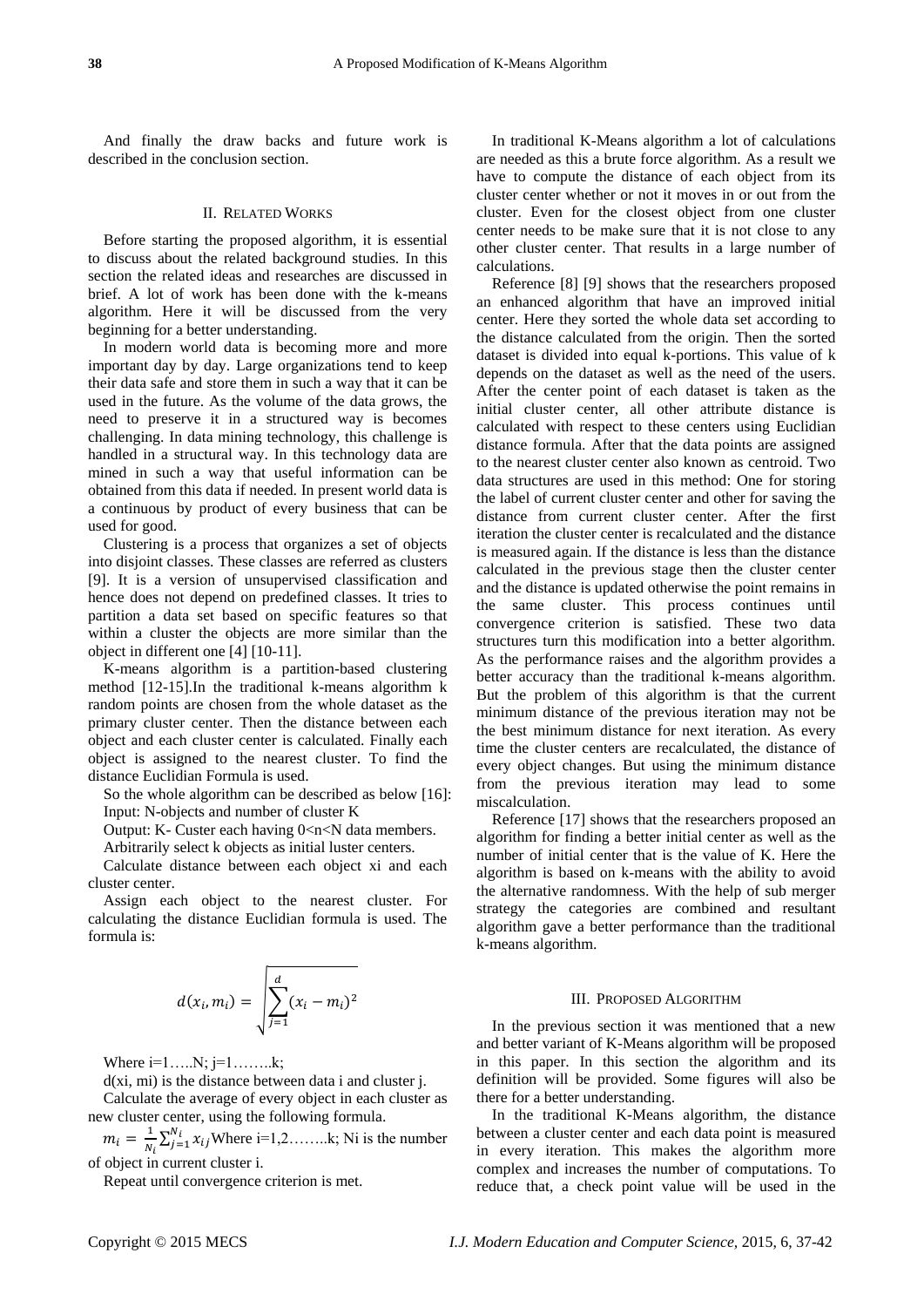proposed algorithm. This will reduce the computation in a large scale. To start with:

Consider a data set where N-data members/objects are available. Each object have Di (i=1…..n) attributes. The output will be K clusters. K will be defined by the user as required.

The Proposed algorithm:

 $\rightarrow$  Step 1: Find the Euclidian distance of each data object from the origin (0i,0j……0n).

Here we randomly select N data objects as initial origin. Then we find out the Euclidian distance between each data object with respect to the origin.

- $\rightarrow$  Step 2: Sort the N-data object in ascending order according to the distance found in the previous step.
- $\rightarrow$  Step 3: Divide the data set into K equal clusters. K will be determined according to the user requirement or on the type of the data set. This will act as the primary cluster.

For setting up the initial cluster this step is necessary. Depending on the number of cluster needed we now divide the whole data set into equal portion. For every situation this may not be the case as there may not be equal numbers of object in every data set. As example, if we have 1000 data objects and we have to divide them into 3 clusters then the cluster may have 333,333,334 numbers of objects in each of it.

 $\rightarrow$  Step 4: For each cluster, consider the middle point as the primary cluster center. That is, if there is N data members and K clusters, the primary cluster center will be  $\Gamma$  (  $(n/k)/2$ )<sup>th</sup> object.

As this data set is obtained from the distance from the initial origins, so the center points will be the most significant points in each clusters from which all the data objects will mostly have a unified distance.

 $\rightarrow$  Step 5: Find the distance between the cluster centers. If there are K clusters, there will be Kdistances. Divide the distance by 2 and store the value in Dij  $(i, j=0,1,...k)$ . Here Dij denotes the middle point of the distance from cluster center i to cluster center j. This Dij will be used as a check point value.

For example, if cluster A and B have cluster centers  $A_i$ and B<sup>i</sup> , and suppose the center point of the distance between  $A_i$  and  $B_i$  will denote a point where the distance is equal from both cluster centers. As a result it can be utilized to determine the new cluster for any data objects if needed.

- Step 6: Find the Euclidian distance of each data object di  $(i=1, k)$  from the cluster center it is assigned to.
- $\rightarrow$  Step 7: Compare di with the distance stored in Dij.

If the distance is less than or equal to Dij, then the object stays in the previous cluster.

That is, the distance from the current cluster center is less than the distance from the center points of two cluster centers. As a result we can conclude that this object is closer to its current cluster. Hence we do not need to calculate the distance from other cluster center. This check point value will ensure that we need less computation.

Else calculate the Euclidian distance of the data object with respect to the center with which the distance crossed the check point value. That is, if Dij is exceeded and the object was previously in the cluster with center i, then compute the distance with respect to cluster center j.

Means the object may be closer from the other cluster center. To be sure about this, we have to calculate the distance with respect to other cluster center.

Now compare the distances. Assign the data object to the cluster from whose center it has a shorter distance.

Recalculate the cluster centers by taking the mean of every objects currently present in one cluster. This point can be an imaginary point which has no existence in our current data set or can be any current object of our dataset. This will not affect the outcome of our algorithm.

Go back to step 4 and repeat until the convergence criteria is met. That is no data object is moving from one cluster to another cluster after the cluster center is changed. That results in the object of the cluster remains same, hence the center also remains unchanged. Now we can draw the conclusion that we have achieved the final clusters. That is we grouped together similar objects in each, which may be different from other clusters.

Fig. 1 shows two cluster centers 1 and 2 and one object Ni. The figure also shows the center point  $D_{12}$  between the cluster centers. We assume that the object Ni was previously assigned to cluster center 1. Now we find the distance of Nij from cluster 1. If the distance is less than or equal to the mean distance of two centers  $(D_{12})$ , then the object stays in the previous cluster.

Fig. 2 shows the other possibility. If the current distance of any object with respect to the cluster center is greater than the mean distance of two clusters then we calculate the Euclidian distance of the object with respect to the other cluster center. If the new distance is less than the previous one, then the object moves to the new cluster.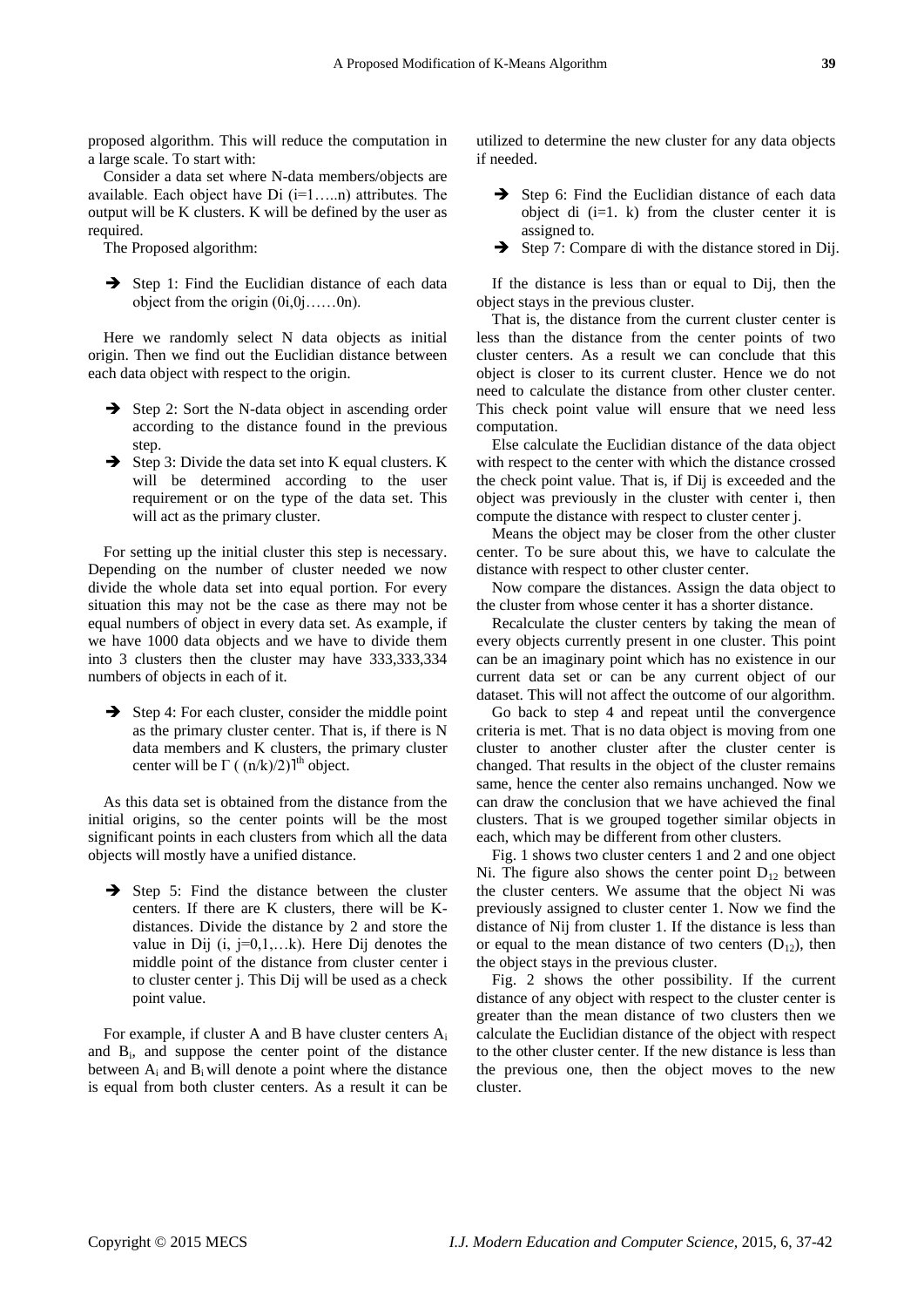

Fig: 1. Determining the cluster center depending on the distance from the center



Fig: 2. Determining the cluster center depending on the distance from the center

# IV. RESULT ANALYSIS

In this section we analyze the effectiveness and the accuracy of our proposed algorithm. For the experiment we used Iris, New Thyroid and Echocardiogram data sets

[18]. These data sets were also used in reference [9]. Therefore we can have more evident result.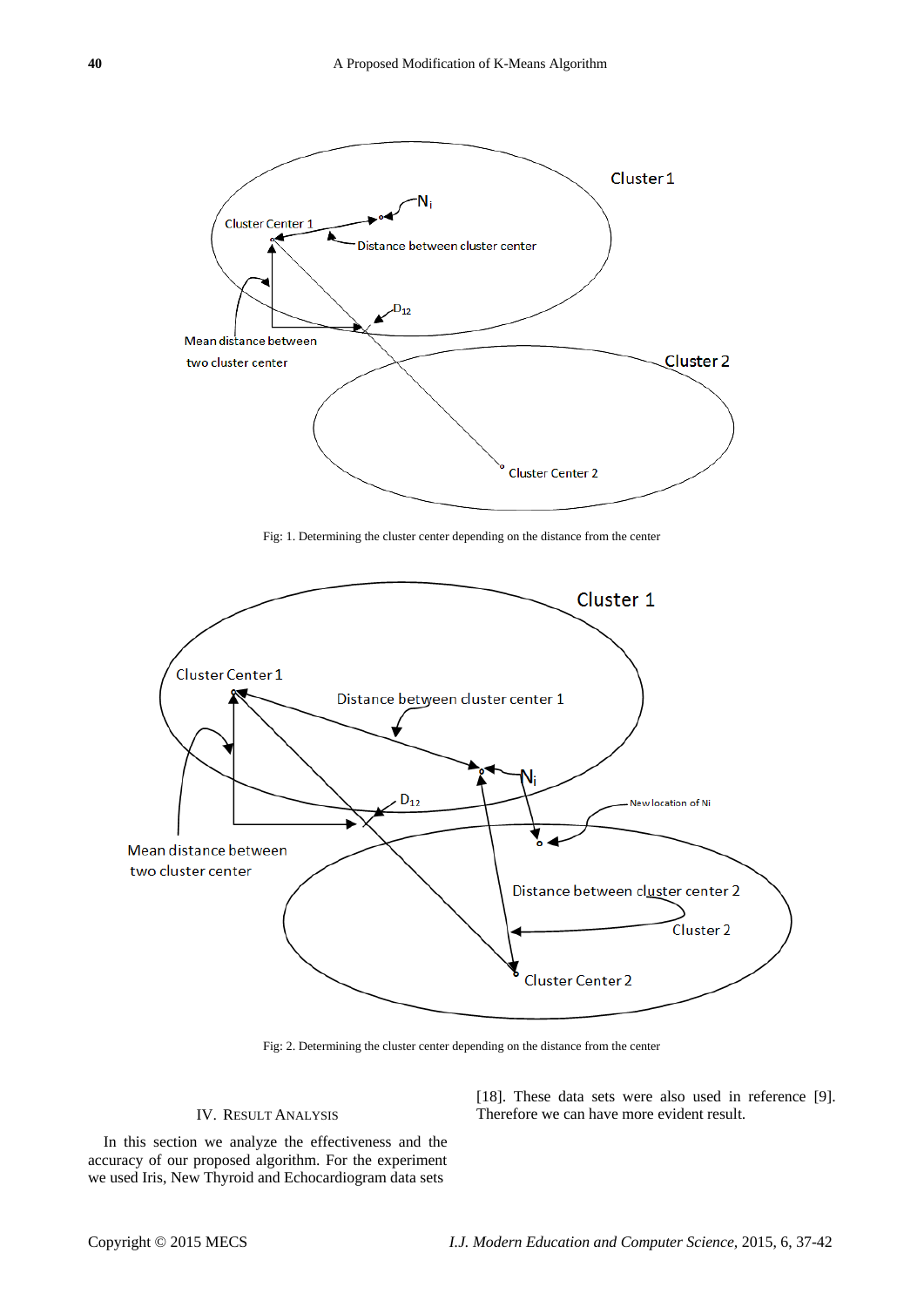| ۰ |
|---|

| Data Set       | Algorithm          | Accuracy |
|----------------|--------------------|----------|
|                |                    | (% )     |
|                |                    |          |
| <b>Iris</b>    | Original K-Means   | 63.14    |
|                | Algorithm of [9]   | 88.66    |
|                | Proposed Algorithm | 90.0     |
|                | Original K-Means   | 67.10    |
| New Thyroid    | Algorithm of [9]   | 85.11    |
|                | Proposed Algorithm | 85.11    |
| Echocardiogram | Original K-Means   | 71.42    |
|                | Algorithm of [9]   | 80.34    |
|                | Proposed Algorithm | 80.64    |

Table 1. Performance Comparison of the Algorithms

For IRIS dataset, the tradition K-means algorithm had an Accuracy of 63.14%. In the research proposed in [9], their accuracy was about 88.66%. With the help of our check point value, our algorithm has 90% accuracy.

For New Thyroid dataset the accuracy of traditional Kmeans algorithm is 67.10%. [9] and our algorithm both have the accuracy of 85.11%.

For Echocardiogram dataset the traditional algorithm had 71.41% accuracy. On the other hand [9] had 80.34 % and our algorithm have 80.64% of accuracy.

We used the center point of two clusters as our check point value. As clusters are created to group similar objects together, there is no possibility that two clusters may intersect each other. Using this theory we designed our check point value which will compare the distance of each object with respect to the cluster center. If we consider our clusters as a circle, then the middle point of two clusters is equally distant from each cluster center. We used this value to check whether the object is closed to first cluster or the second cluster. This theory reduced the problem of current minimum distance of research [8] [9].

From Table 1, it is the evident that our proposed algorithm provides better performance than the traditional k-means algorithm. It is also performing equally or better than the improved version of k-means algorithm proposed in [9].

As the second and third data set had missing values in it, we had to find out the missing values using traditional algorithm .There are lot of different ways to find out or get rid of the missing values in one data set. Each of the produces different kind of result that can be used to gain information from one data set. But in paper [9], they did not mention the method through which they found out the missing values. As a result our procedure may have produced different result than theirs. This prevented us to acquire desired result from our algorithm.

The first data set was a complete one and for that data set, our algorithm produces superior result than theirs. This is also an evident that if the remaining data sets were complete in terms of data values, we could have produced more superior result with our algorithm.

## V. CONCLUSION

K-means algorithm is very popular algorithm in knowledge discovery systems. It helps user to divide data into similar clusters according to the similarity in nature. That is the members of same cluster shows similarity in their characteristics which may different from the characteristics of the members of other cluster. However the traditional K-means algorithm has a high time complexity that is it takes a lot of computation to finally cluster any given data set. As a result it consumes a lot of resource. This drawback is the motivation behind our research where we tried to find out a better variant of traditional K-means algorithm which will need less computation and will provide better accuracy than the traditional one.

In our proposed algorithm we have added one check point value to store the center point of the distance of two cluster centers and used it to determine the cluster any object is going to be assign to. This check point value reduced the possibility of error that we found out in some modification of traditional K-means algorithm which we discussed earlier.

We have used some datasets that our fellow researcher used to evaluate their algorithm as it will give us a better view towards the improvement of our algorithm. By using that data sets we have found out that our algorithm is producing favorable results and is working almost perfectly.

From all the discussions and evidences, we can propose that our algorithm provides better performance than the traditional k-means algorithm. Not only that, but also our algorithm is showing superior results than some improvements of the K-means algorithm.

Due to the shortage of available resources and time, we could not test our algorithm in a larger scale. In future, we are looking forward to test our algorithm with more complex and vast datasets and compare the results with traditional K-means algorithm and the better variants of it. We are also looking forward to construct our algorithm capable of clustering real time datasets. We are also planning to predict the number of cluster needed to cluster any kind of dataset and merge this algorithm with that one.

#### **REFERENCES**

- [1] S. AL Manaseer, A. Malibari, "Improved Teaching Method of Data Mining Course", I.J. Modern Education and Computer Science, Second Volume, Page-15-22, 2012.
- [2] L. Su,H. Liu, Z. Song, "A New Classification for Data Stream", I.J. Modern education and computer science, Fourth Volume, Page: 32-39,2011.
- [3] S. Jigui, Q. Keyun, "Research on Modified K-Means Data Clusters ", Computer Engineering, Volume: 33, No: 13, page: 200-201.
- [4] Mac Queen JB. "Some methods for classification and analysis of multivariate observations". Proceeding of the Fifth Berkley Symposium Math. Stat. Prob, (1):281-297, 1967.
- [5] Huang Z, "Extensions to the K-Means algorithm for clustering large data set with categorical values", Data mining and knowledge discovery, Vol. 2, Page: 283-304, 1998.